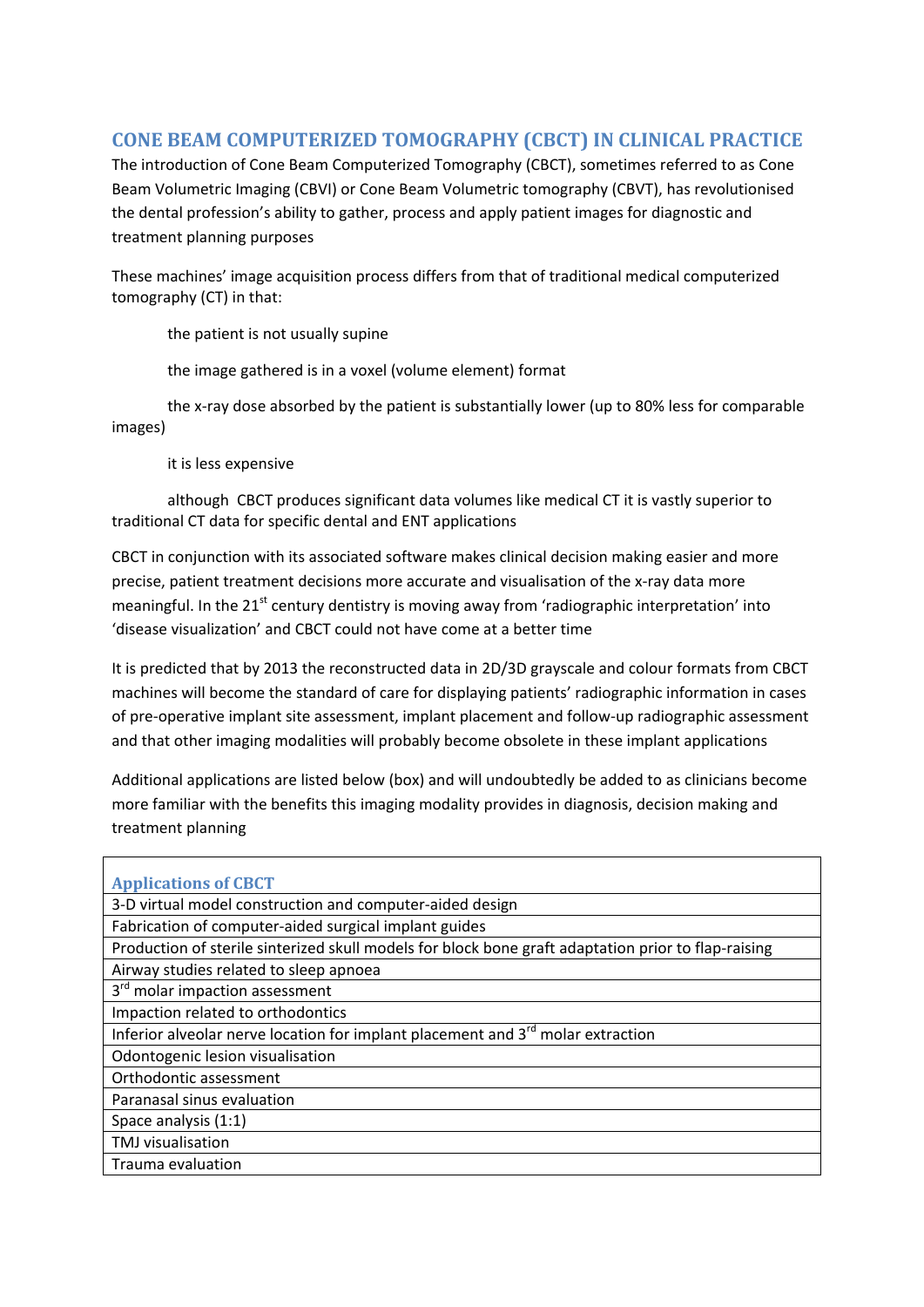

## **The data volume vs the single image**

| investigation           | image size       | No of images in a 800MB CD-ROM |
|-------------------------|------------------|--------------------------------|
| Digital periapical view | $~^{\sim}300$ kB | $^{\sim}$ 2400                 |
| Digital panoramic image | 5-7MB            | >100                           |
| CBCT data volume        | 100-250MB        | $3 - 8$                        |

The impact of this data volume is huge – in terms of storage and accessibility as well as in the context of clinical responsibility. As a clinician, the dentist ordering or acquiring a CBCT data volume for his/her patient is responsible for *all* of the information in it. After more than 100 years serving as our own radiology experts, we are obliged to shift responsibility for the overall image findings to a qualified radiologist to look at our patients' data for pathology that may not be familiar to us in anatomic regions and perspectives that may be equally unfamiliar

The amount of data needed varies according to the diagnostic task in hand. Currently, orthodontic assessment usually involves intra-oral, panoramic and cephalometric views as well as plaster study casts. CBCT imaging is able to provide all of these views, even in their traditional form as well as 3D (sinterised) models – so the ability to acquire all the diagnostic aids in one single imaging procedure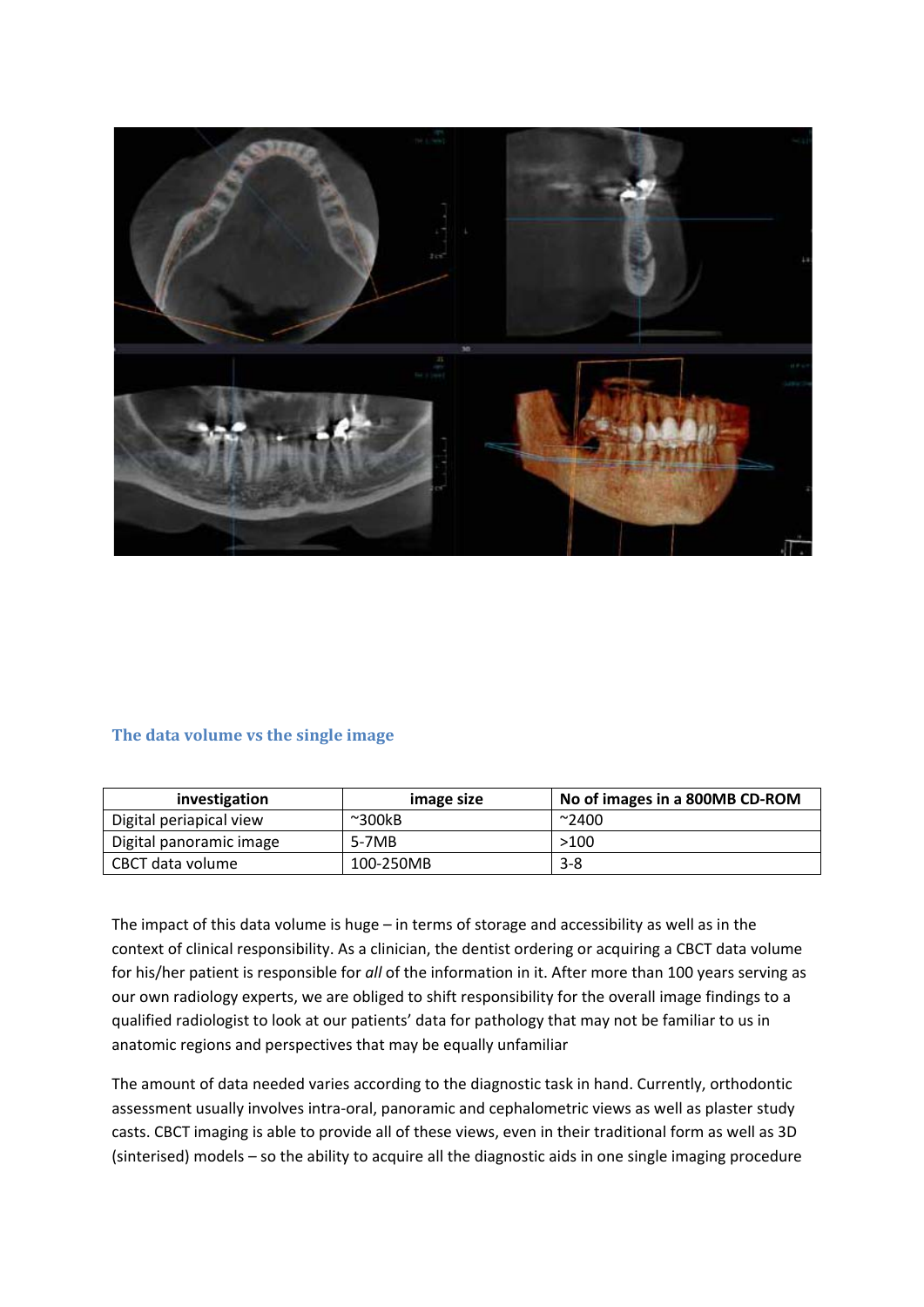offers orthodontists a very distinct advantage over current methods. Having said this, we should be aiming at making *practising by applying selection criteria* our standard *modus operandi*

The smallest volume required for the task in hand is the one that should be requested – for evaluating a single impacted third molar the smallest available field-of-view should suffice and this obviates the need to sift through as many as 512 slices in an extra-large FOV that covers the entire skull. In the same way, the reconstruction of a panoramic view from an XL FOV requires anywhere from 4 to 70 times the x-ray dose needed for a traditional OPG or periapical view. Therefore a traditional 2D view from a standard machine can often suffice for the preliminary evaluation of a patient's dentition, bone, TMJ and related anatomy.



## **Radiation Dose**

X-ray imaging is a compromise between image quality and x-ray dose. In CBCT machines this dilemma has been resolved by combining high image quality with low dose. The key factors in achieving this are pulsed x-ray generation, selectable imaging modes and the innovative Algebraic Reconstruction Technique (ART) image reconstruction method. ART needs a lower dose than conventional algorithms. And further, because the system is less sensitive to patient movement and metal artefacts, the image quality is consistent and the success rate is very high, minimizing retakes. The x-ray dose in all the fields of view is low. The minimum effective dose can be compared to one digital panoramic exposure and, at maximum, to a few panoramic exposures in a larger field of view and higher resolution. Although the radiation dose from CBCT machines is significant, it is much less than that of conventional medical CT scans. Ludlow et al reported that for a procedure such as an implant site assessment, the absorbed x-ray dose from a CBCT examination was between 1 and 25% of the dose absorbed from a medical CT scan. This makes the latter unjustifiable for dental applications.